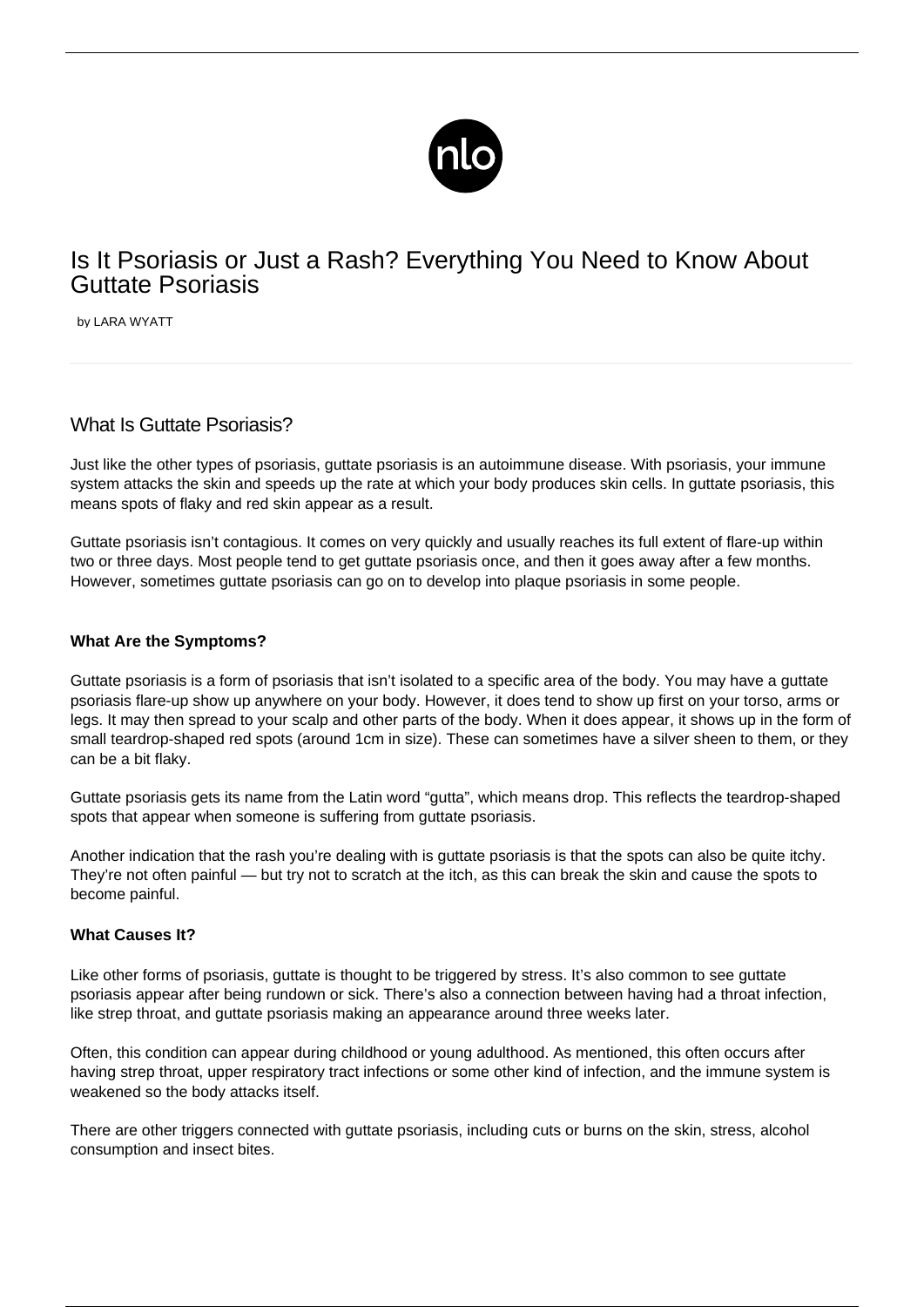Psoriasis is something that may be inherited, so if someone in your family has suffered from psoriasis, there's a chance this may explain why you may experience a flare-up of guttate psoriasis as well.

### **How Is It Diagnosed?**

It's hard to diagnose any form of psoriasis, but the main way people are diagnosed with guttate psoriasis is through a physical examination; the doctor will assess the spots to see if they are synonymous with what guttate psoriasis tends to appear as.

Sometimes doctors will request to perform a biopsy of the affected area, where a small area of the skin is removed to be tested at a laboratory. This is generally done under local anesthetic, so the pain is minimal.

Another option is a blood test. This won't show whether you're suffering from this type of psoriasis specifically, but it will help to rule out other types of infections that may present themselves in a similar way to guttate psoriasis.

# **What Are the Stages of Guttate Psoriasis?**

Guttate psoriasis has three stages: [mild, moderate and severe](https://www.webmd.com/skin-problems-and-treatments/psoriasis/guttate-psoriasis#1). Mild guttate psoriasis is where there are only a few spots on your skin, covering about 3% of your body. Moderate guttate psoriasis is the next stage where there may be spots on 3% to 10% of your body. Severe guttate psoriasis is the highest stage and could see spots covering 10% of your skin.

# **How Long Does It Last?**

Generally, guttate psoriasis will fade and go away on its own within a few weeks to a couple of months. A lot of the time people will only get it once and it won't come back. However, some people find that having guttate psoriasis led them to having life-long plaque psoriasis flare-ups. These can be managed using topical treatments or other prescriptions from your doctor.

Something else to consider about guttate psoriasis is that in summer it tends to recover quicker, while flare-ups may worsen during the colder winter months. This is similar to other types of psoriasis as well, due to sunshine being a great treatment for psoriasis.

#### **What's the Difference Between Guttate and Plaque Psoriasis?**

Plaque psoriasis is the most common form of psoriasis. It is said to affect [up to 90%](https://www.medicalnewstoday.com/articles/323225.php) of people who suffer from psoriasis. Although both plaque psoriasis and guttate psoriasis have the same scale-like appearance, plaque psoriasis appears as red lesions with the scale look, while guttate psoriasis appears as tiny red spots with the scale look. Guttate psoriasis spots don't tend to be as thick as the lesions that appear when suffering from plaque psoriasis.

Plaque psoriasis tends to start by appearing on the elbows, knees and scalp, while guttate psoriasis usually starts appearing on your torso, arms and legs. Plaque psoriasis lesions tend to be from 1–10cm in size, while guttate psoriasis spots tend to be around 1cm in size.

Also, unlike plaque psoriasis, guttate psoriasis generally doesn't come back. However, plaque psoriasis tends to come back when you're run down in the form of a flare-up.

#### **How Common Is Guttate Psoriasis?**

Guttate psoriasis is the second most common form of psoriasis that people get. It's more common in children and those under 30 years of age. [The National Psoriasis Foundation suggests](https://www.psoriasis.org/about-psoriasis) that of those who suffer from psoriasis, around 10% will suffer from guttate psoriasis. It comes in just behind plaque psoriasis, which is the type of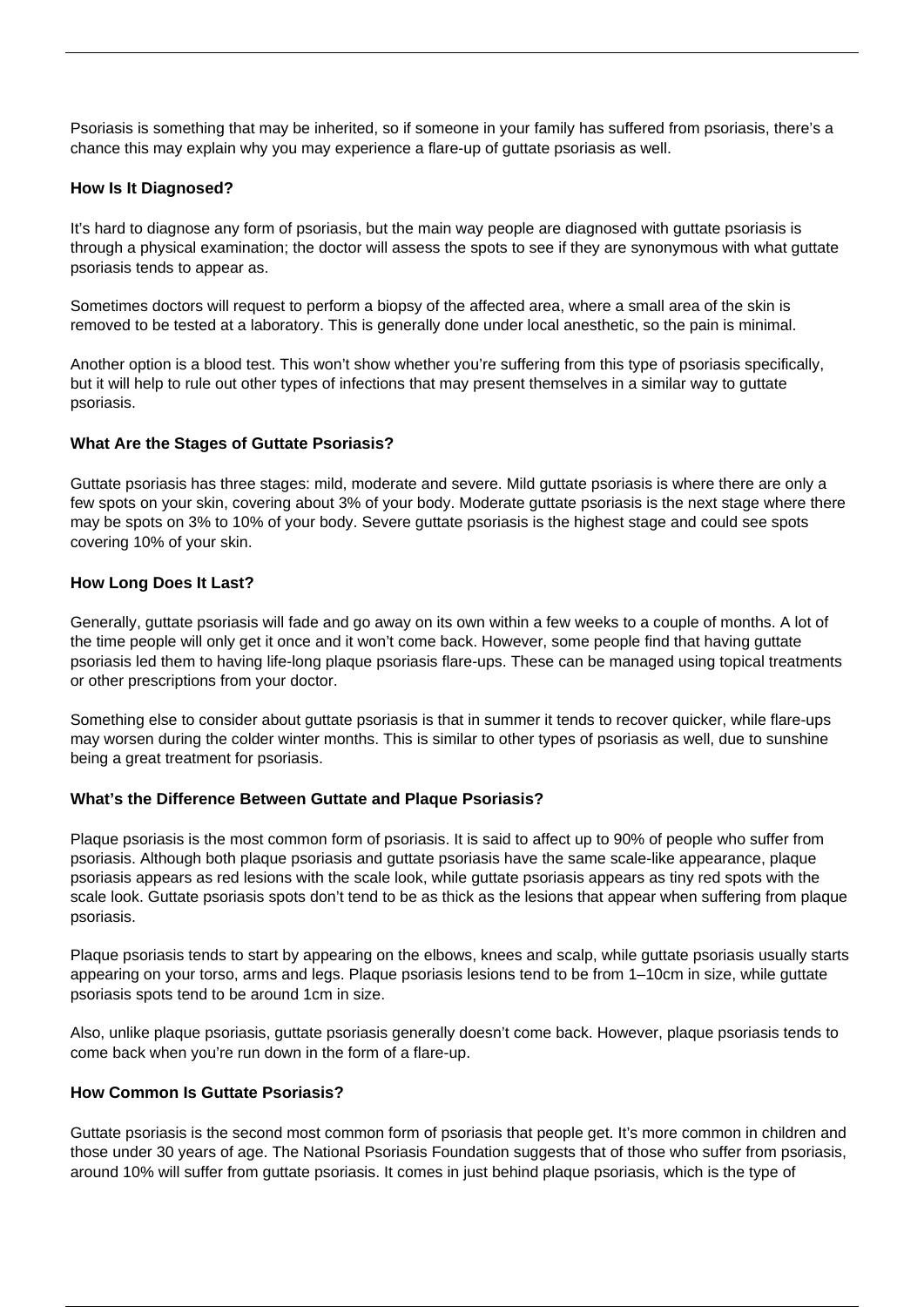psoriasis that is considered to be the most common form of psoriasis that people suffer from.

# **What's the Treatment for It?**

There is the suggestion that it will go away on its own in a few weeks to a couple of months. But that can feel like a lifetime when you've got a flare-up. In a similar way to plaque psoriasis, you can also treat guttate psoriasis using medications or phototherapy. Talk to your doctor about the types of medication you could be able to use, such as steroids or hydrocortisone. Alternatively, you could also try several over-the-counter options like coal tar soaps and shampoos, vitamin A and plenty of moisturizing.

Phototherapy is another option, which is also known as light therapy. Basically, your skin is exposed to UV light to help reduce the flare-up. Spending time out in the sunshine can also help, but be careful not to get sunburned, as this can worsen a flare-up.

# **Coping**

Although sometimes unavoidable, trying to keep your immune system strong is a way to avoid a guttate psoriasis flare-up. Taking care of yourself, limiting stress as much as you can and trying to avoid getting rundown can help keep your immune system strong — plus eating well and getting plenty of sleep.

However, if a flare-up does occur and you just need to wait it out, there are several ways to get through the couple of months that it's with you.

The first thing to do is to remember to moisturize. Find a moisturizer that isn't fragranced — something that won't irritate your skin further. Keep it with you throughout the day as you may need to reapply when your skin starts to dry out. This will help to keep the spots from flaking too much and causing unnecessary pain.

Avoid hot baths or showers — having showers or baths that are too hot can irritate your skin further. Try having warm or cool showers and baths that aren't too long to help your skin keep its natural oils and moisture levels. You can also try putting Epsom salts or coal tar into your baths to help relieve the itch. Be careful with the Epsom salts though, as too much can actually have the opposite effect and cause a stinging sensation. When you get out of the shower or out of the bath, make sure you lather plenty of thick moisturizer onto your skin straight away. This will lock in the moisture and seal in natural oils. Make sure to moisturize areas that don't seem to be affected by guttate psoriasis as well, to help prevent your condition from worsening.

If your lifestyle is potentially a cause for concern in terms of triggering guttate psoriasis (for example, your alcohol consumption is high or you're a smoker), perhaps work towards changing your lifestyle. For example, reduce the amount of alcohol you're consuming and try to stop smoking. This can help your immune system work to fight the things it should be fighting, and not work against itself. You don't have to be a long-term excessive alcohol consumer for this to affect your immune system. Even just one evening of consuming too much alcohol can affect your immune system. It can make your body more prone to bacteria invasions, because alcohol can stop your body from being able to stop viruses from invading your body.

Another issue with psoriasis, if it comes on thanks to stress, is that it can cause more stress. Stress can cause the immune system to stop functioning at its highest potential; stress causes you to produce more cortisol, and this can inhibit your ability to fight infection. One way to cope with stress-induced guttate psoriasis is to adopt mindfulness practices into your everyday life to keep stress at bay. Anything from going for a walk out in nature with your cellphone switched off, to going to bed an hour earlier and getting a series of really good night's sleep can help to reduce the impact of stress on your body. You could also try meditation (there are many apps available to download that can guide you through this). Another option is to try yoga; even 30 minutes of yoga per day can help you re-center and stay calm, which can really help reduce the stress you carry on your shoulders.

Guttate psoriasis is a condition that needn't take over your life. In most situations it will be with you for only a few months, and then it will never appear again. If you do suffer from this condition at some point during your life, discuss with your doctor which of the triggers may have caused yours. Then you can adopt some practices to try